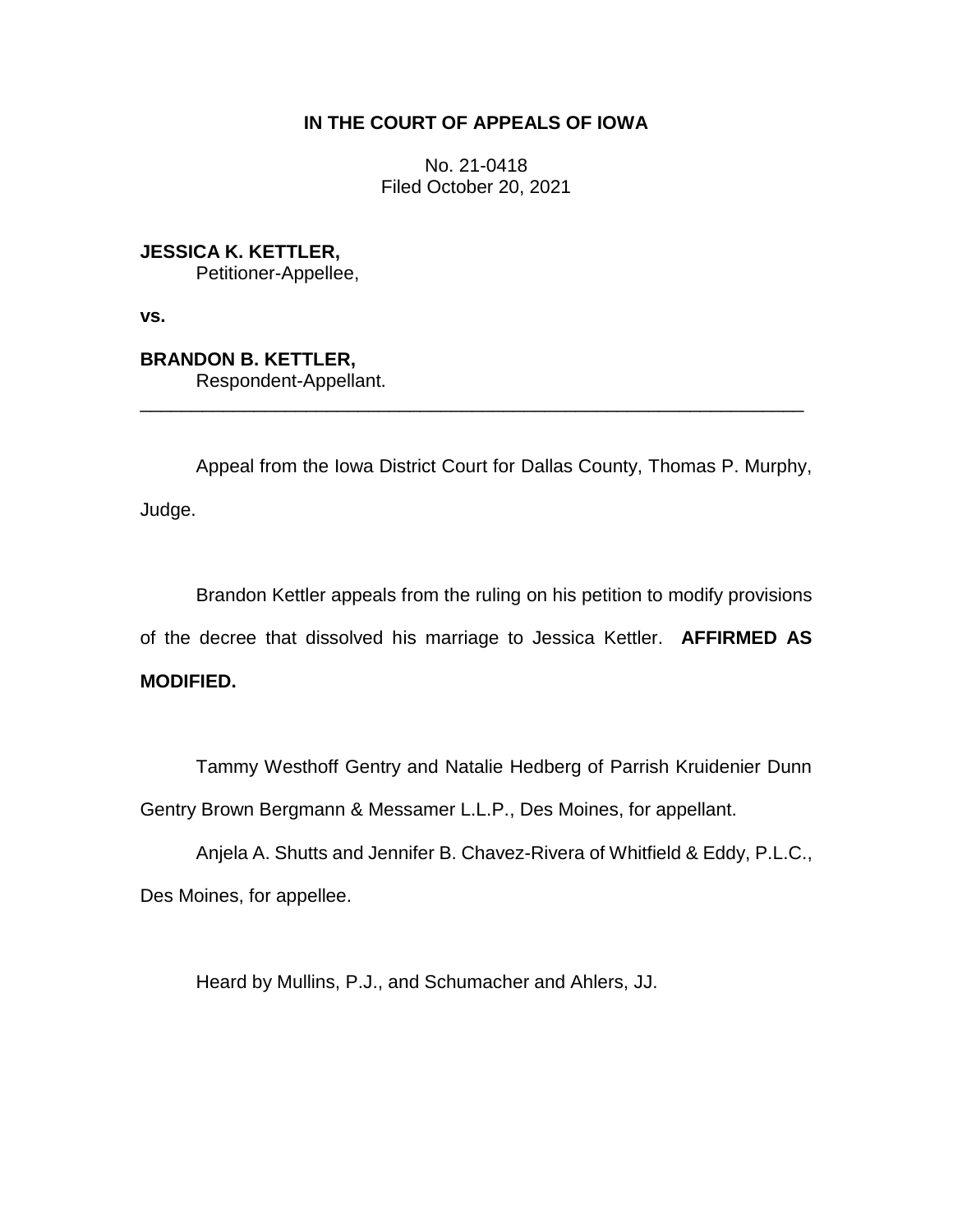### **AHLERS, Judge.**

This case involves a request to modify a Kansas divorce decree that includes unusual visitation provisions. As the unusual circumstances of this case justify the unusual visitation provisions, we leave those provisions largely intact.

Brandon Kettler filed this action seeking to modify the Kansas decree that dissolved his marriage to Jessica Kettler. <sup>1</sup> Jessica filed an answer and counterclaim asking the court to deny Brandon's request and approve her requested changes to other terms of the decree. The district court generally denied Brandon's request and granted Jessica's. Brandon appeals, asserting: (1) his visitation with the parties' children should increase; (2) he should remain responsible for the children's health insurance; (3) his obligations to undergo drug screens and to provide drug test results and mental-health reports to Jessica should terminate after a specified time; and (4) Jessica should not be allowed to suspend his visitation without seeking court approval. Both parties request appellate attorney fees. Except for one minor modification, we affirm. We deny the requests for appellate attorney fees.

#### **I. Background Facts and Proceedings**

 $\overline{a}$ 

Brandon and Jessica married in 2009. Their marriage produced two children, born in 2011 and 2015. The parties divorced in Kansas in August 2016. To resolve their dissolution action, the parties entered into an agreement for the distribution of marital property and setting terms for the continued parenting of their

2

<sup>&</sup>lt;sup>1</sup> Brandon's petition identified Jessica by her maiden name. Uncontroverted testimony at trial established Jessica has not returned to her maiden name, so her name remains Jessica K. Kettler.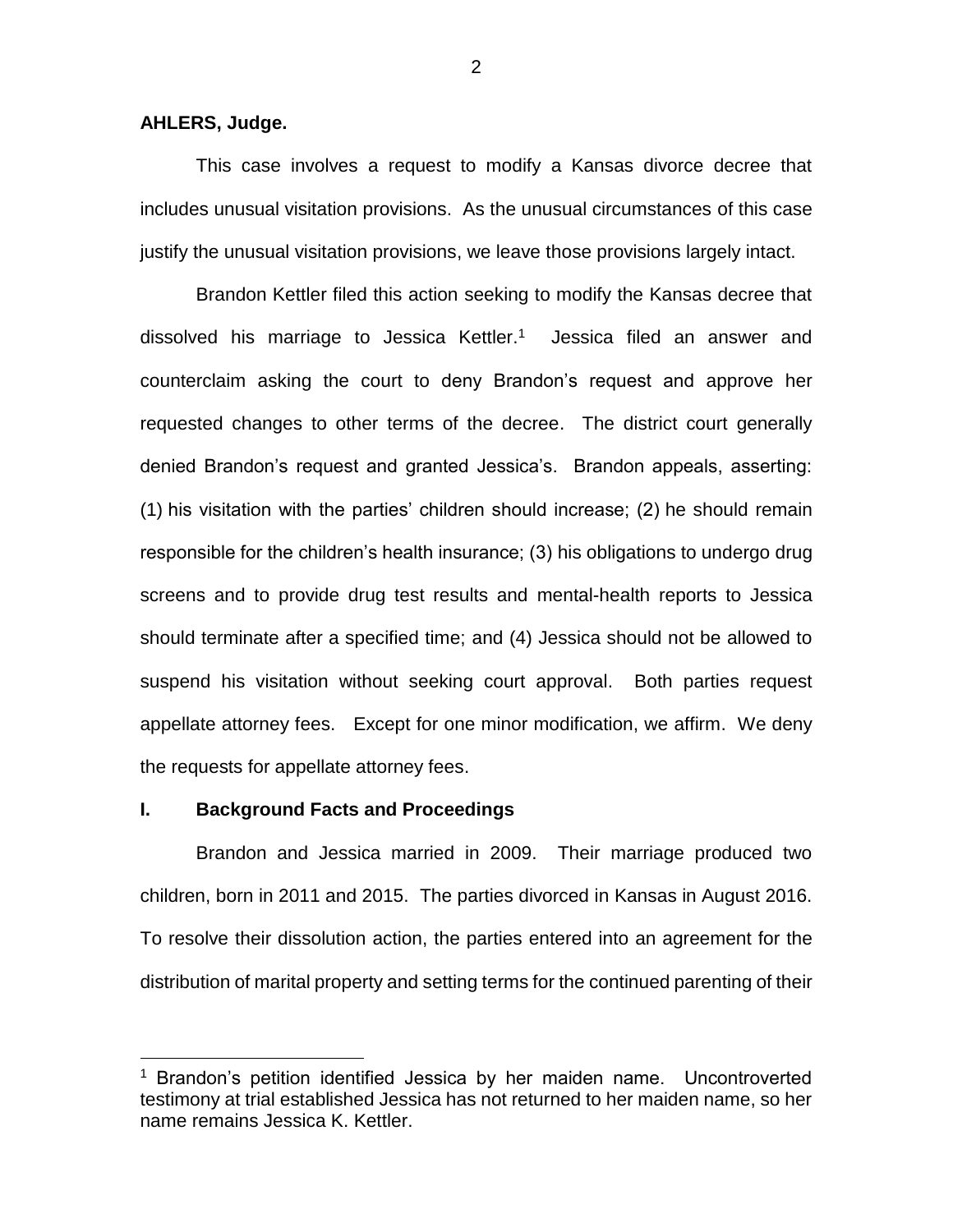children. Their dissolution decree contains no findings of fact, presumably due to the agreement that settled their case.

Under the parties' initial joint parenting plan, $2$  the parties have joint legal custody of the children with Jessica having physical care. The plan provided for supervised visitation for Brandon that gradually increased to unsupervised visitation on the current schedule. The current schedule allows Brandon visitation on alternating weekends from 10:30 a.m. Saturday until 4:00 p.m. Sunday, with additional holiday visitation. The plan also required Brandon to maintain health insurance for the children, and it contained provisions about drug use and testing:

Both Parents are to provide a safe, stable, kind and loving environment for the children at all times. Other considerations: Father and/or Mother shall not consume prescription medications other than those prescribed to them by licensed medical professionals, in the prescribed dosages.

For the next 5 years (through July 1, 2021), Father agrees to provide the appropriate releases to any treating psychiatrist and/or therapist and Father's pain clinic so that Mother may obtain quarterly updates about Father's current prescribed medications, treatment plan, prognosis and opinions about Father's ability to interact with the children.

Father shall submit to up to one random drug test per month for up to 3 years (through July 1, 2019), if Mother requests, the purpose of said test to determine that Father is taking only his prescribed medications in the prescribed dosages. For the time period beginning July 1, 2019 and ending July 1, 2020, Father shall submit to one random drug test, if Mother requests. Father shall report for the test within 12 hours of receiving the request. Father shall provide to the drug testing facility all of the information necessary for them to make this evaluation. If the drug test is clean, Mother shall be responsible for the cost of the test. If Father fails the drug test, he shall be responsible for the cost of the test.

Any failed drug test will result in the immediate suspension of Father's parenting time, until such time that Father is in compliance for a period of two months, at which time parenting time will be reinstated within the following two weeks.

 $\overline{a}$ 

<sup>&</sup>lt;sup>2</sup> Both parties were represented by counsel in reaching their settlement, which included agreeing to the joint parenting plan.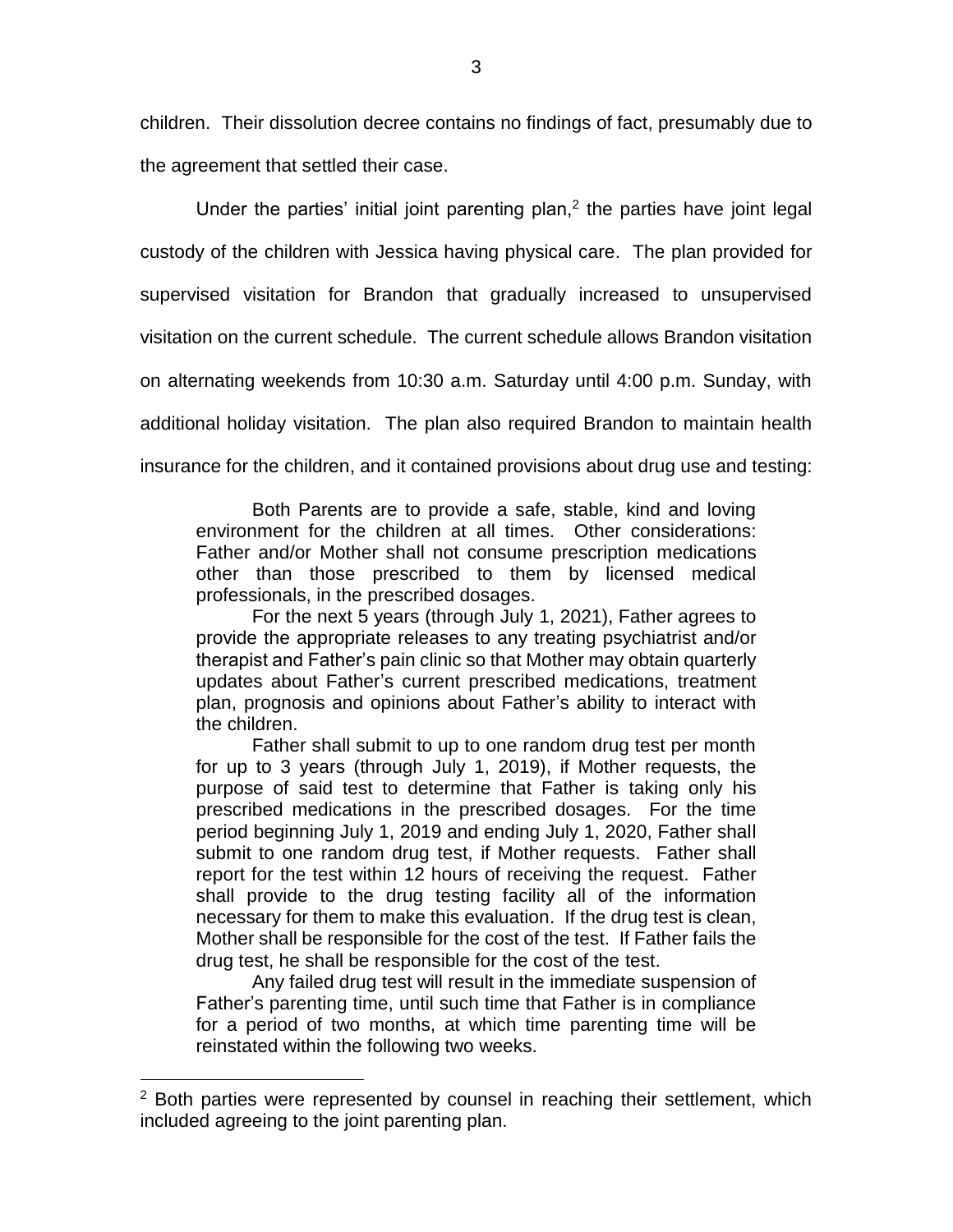Jessica and the children moved from Kansas to Waukee, Iowa, in 2017. Brandon and his new wife moved from Kansas to Urbandale, Iowa, in 2018. Shortly after moving to Iowa, Brandon registered the Kansas dissolution decree in Iowa and then petitioned to modify the decree, seeking to increase his visitation and modify other provisions.

Evidence submitted at the modification trial established that Brandon has several mental-health disorders as well as ongoing pain management issues. Brandon takes multiple prescription medications as a result. As mentioned, the parties' stipulated decree provided for drug testing. The evidence established Brandon undergoes urinalysis drug testing during random appointments with his pain management doctor. Brandon has taken two more urinalysis tests at Jessica's request since the entry of the Kansas decree. Jessica twice requested Brandon to undergo a hair follicle test because it examines a longer usage window than urinalysis, but Brandon refused both times. All tests to which Brandon submitted were negative for all substances other than prescribed medications. $3$ 

Fifteen months into the modification proceeding, Jessica filed a motion for emergency suspension of Brandon's parenting time, pointing to recent police reports documenting police response to domestic disturbances between Brandon and his new wife at their home. The court initially granted the motion and suspended Brandon's visitation, which was the first suspension of his visitation

 $\overline{a}$ 

<sup>&</sup>lt;sup>3</sup> Brandon provided results from drug tests collected: January 14, 2016; February 18, 2016; April 12, 2016; September 15, 2016; December 29, 2017; May 3, 2018; December 12, 2018; November 13, 2019; June 5, 2020; and November 20, 2020. The four most recent tests did not screen for marijuana or related substances.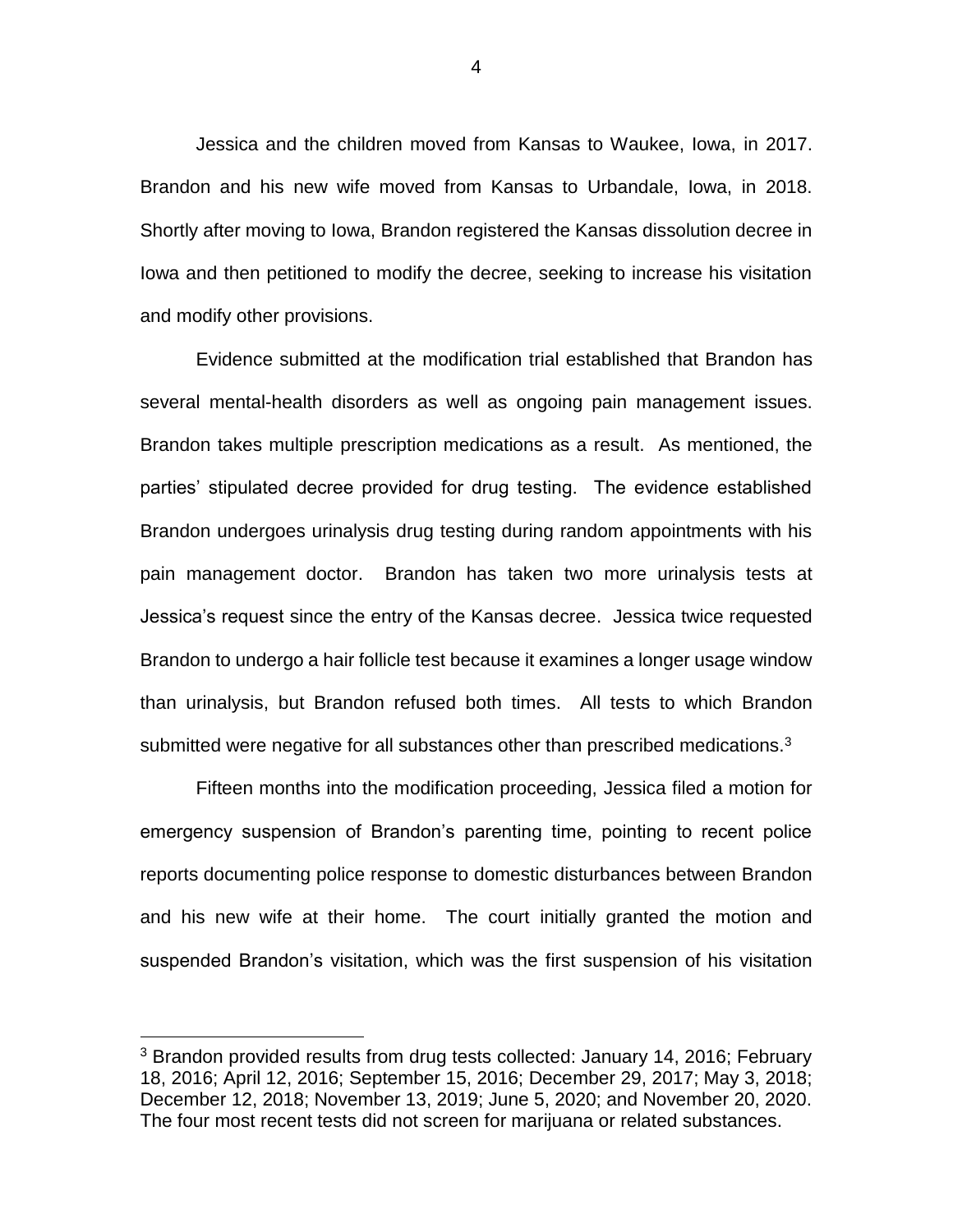since the dissolution. After a hearing, the court rescinded its initial order, denied the motion for emergency suspension, and ordered Brandon to submit to a hair follicle drug test. Brandon provided a hair sample as ordered, although he failed to provide it within the ten-day deadline imposed by the court. The test was positive for cannabinoids. Based on the positive test, Jessica suspended Brandon's visitation. Brandon later filed an application for contempt, and the court reinstated Brandon's visitation but declined to find Jessica in contempt for suspending visitation.

The matter proceeded to trial over three days in early 2021. The first day and one-half of trial was held in the courtroom, where Brandon, Jessica, and Brandon's new wife testified in person. The rest of the trial was conducted via videoconference due to COVID-19 pandemic precautions. During the courtroom portion of trial, the judge warned Brandon multiple times about his behavior disrupting the proceedings. Following trial, the court issued a ruling denying Brandon's request to increase his visitation. The ruling switched responsibility for providing health insurance for the children, obligating Jessica to provide it. The ruling also modified provisions for monitoring Brandon's mental health and substance use. As for monitoring Brandon's mental health and substance use, the ruling stated:

Brandon shall . . . [quarterly] provide Jessica with a statement from a licensed health care provider regarding Brandon's fitness to have unsupervised visits with the children.<sup>[4]</sup>

. . . Brandon shall submit to one random hair follicle drug test (also referred to as hair stat) per month at Jessica's request for the

 $\overline{a}$ 

<sup>&</sup>lt;sup>4</sup> A later ruling on the parties' motions filed pursuant to Iowa Rule of Civil Procedure 1.904(2) specified this statement must come "from a licensed *mental* health care provider."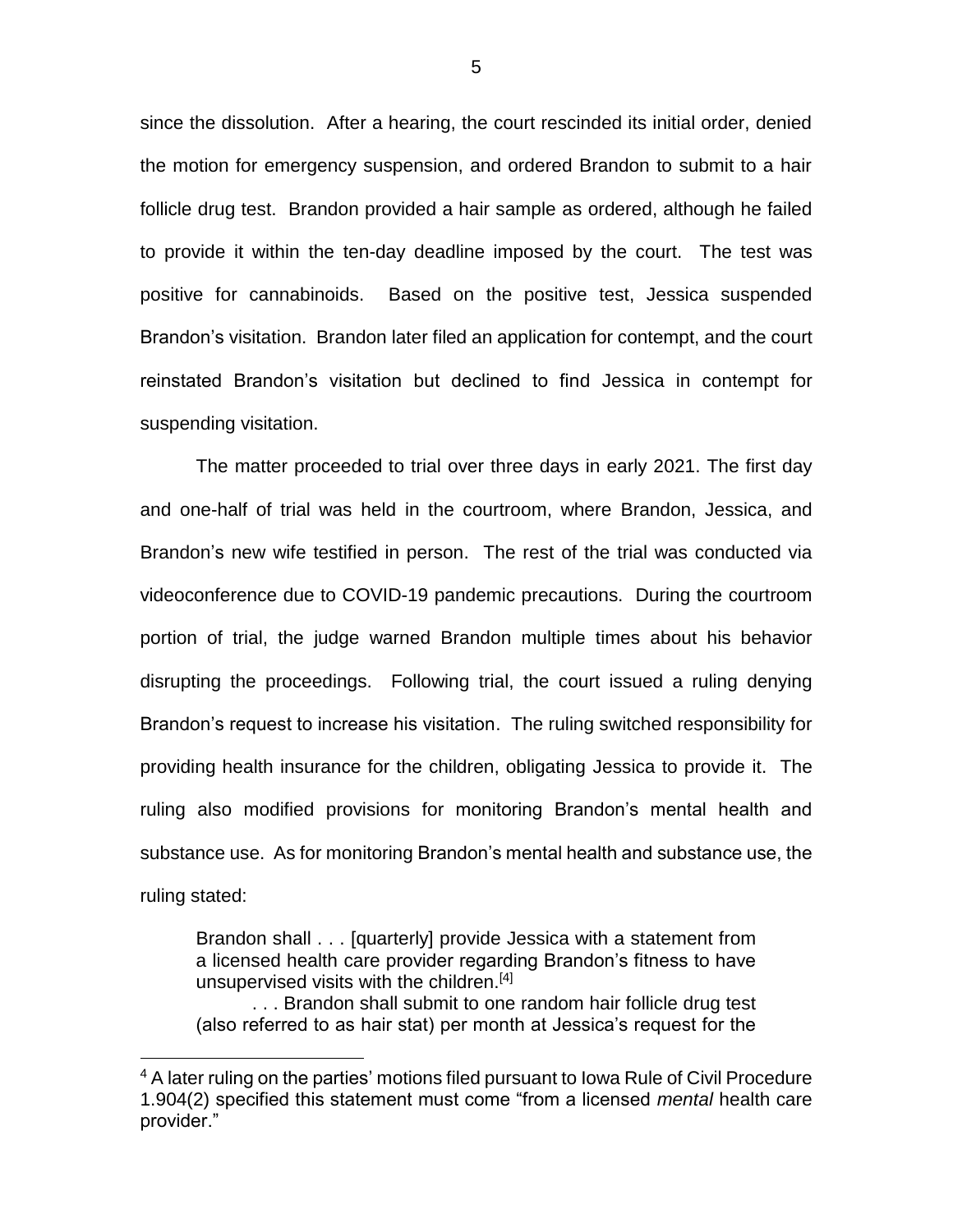purpose of determining Brandon's substance use. Said hair follicle drug test shall be completed within twelve hours of Jessica's written request. Jessica shall insure the request is made so that Brandon may timely comply. Brandon shall provide Jessica an ongoing waiver so that she can obtain the test results from the testing facility immediately upon the results' availability. If the tests come back positive, Brandon shall pay all test costs. If the tests come back negative, Jessica shall pay for the negative test costs, except that Brandon shall pay for test costs for three months following a positive test. A positive test is one which demonstrates that Brandon is misusing prescription drugs or using illegal drugs or substances.

. . . [I]f Brandon takes a hair follicle drug test that is positive, immediate suspension of his parenting time shall occur until such time that Brandon is complying with no drug use for a period of three months. Brandon's compliance shall be demonstrated by consecutive monthly hair follicle testing. His parenting time shall be reinstated within two weeks of the third consecutive monthly negative test.

Both parties filed motions under Iowa Rule of Civil Procedure 1.904(2), and the

court's subsequent order added the following language about drug testing:

Jessica shall be entitled to choose the type of hair follicle drug test and substances tested to ensure that the test indicates any excess prescription medications and any illegal drug use.

If Brandon does not submit to the test within the required time, the results will be deemed positive and Brandon's visitation will be suspended in the same manner as if he failed a test.

Brandon appeals the court's orders.

## **II. Standard of Review**

Proceedings to modify a dissolution decree are heard in equity. *In re* 

*Marriage of Harris*, 877 N.W.2d 434, 440 (Iowa 2016). "Thus, we review the district

court's decision de novo." *Id*. "Though we make our own findings of fact, we give

weight to the district court's findings." *Id*.

## **III. Analysis**

Brandon raises four issues with the modification ruling on appeal. Before addressing each issue individually, we will discuss whether a sufficient change in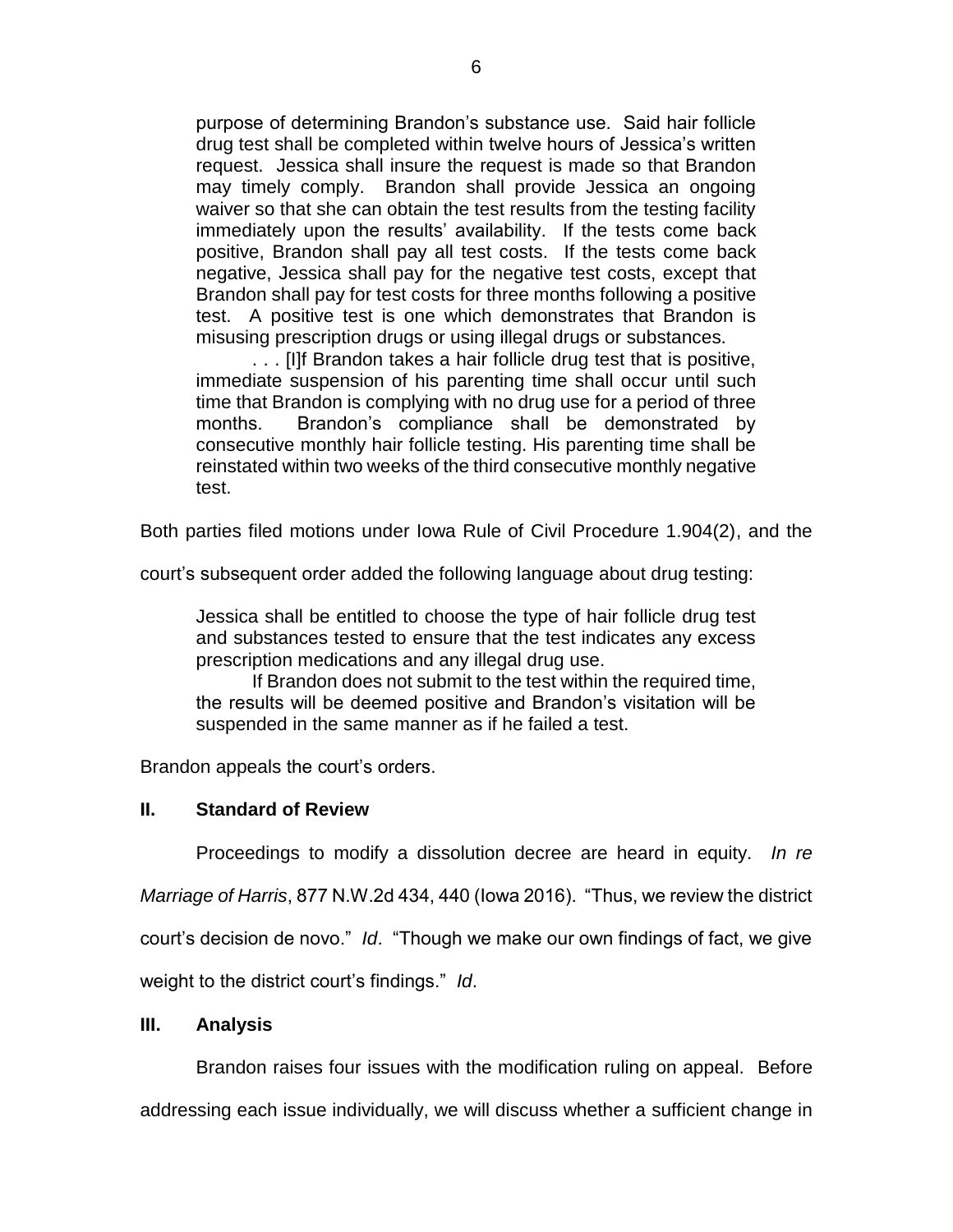circumstances occurred to permit modification of the dissolution decree. To modify custodial terms of a dissolution decree, a substantial change in circumstances must be established. *In re Marriage of Brown*, 778 N.W.2d 47, 51 (Iowa Ct. App. 2009). A much less extensive change in circumstances is generally required to modify visitation. *Id*. "The parent seeking to modify child visitation provisions of a dissolution decree must establish by a preponderance of evidence that there has been a material change in circumstances since the decree and that the requested change in visitation is in the best interests of the children." *In re Marriage of Salmon*, 519 N.W.2d 94, 95–96 (Iowa Ct. App. 1994). "A substantial change is not necessary" to modify visitation. *Nicolou v. Clements*, 516 N.W.2d 905, 909 (Iowa Ct. App. 1994).

While the original decree does not describe the circumstances at the time of dissolution, Jessica's testimony and the stipulated decree's drug-testing provisions establish that Brandon's substance abuse was a major concern. The extent of Brandon's mental-health issues at the time of dissolution are less clear, though he acknowledges being depressed at the time.

The record shows Brandon's mental state continues to be a major concern, no matter if substance abuse or mental illness—or possibly both—caused his mental state. Jessica introduced multiple written communications from Brandon that display unreasonable aggression and hostility. Rather than acknowledge the inappropriateness of his words, he testified the communications lack a "context" that would somehow justify his hostility. Jessica also introduced body camera videos from the police response to the domestic disturbances at Brandon's home. These disturbing videos show Brandon's erratic and hostile interactions with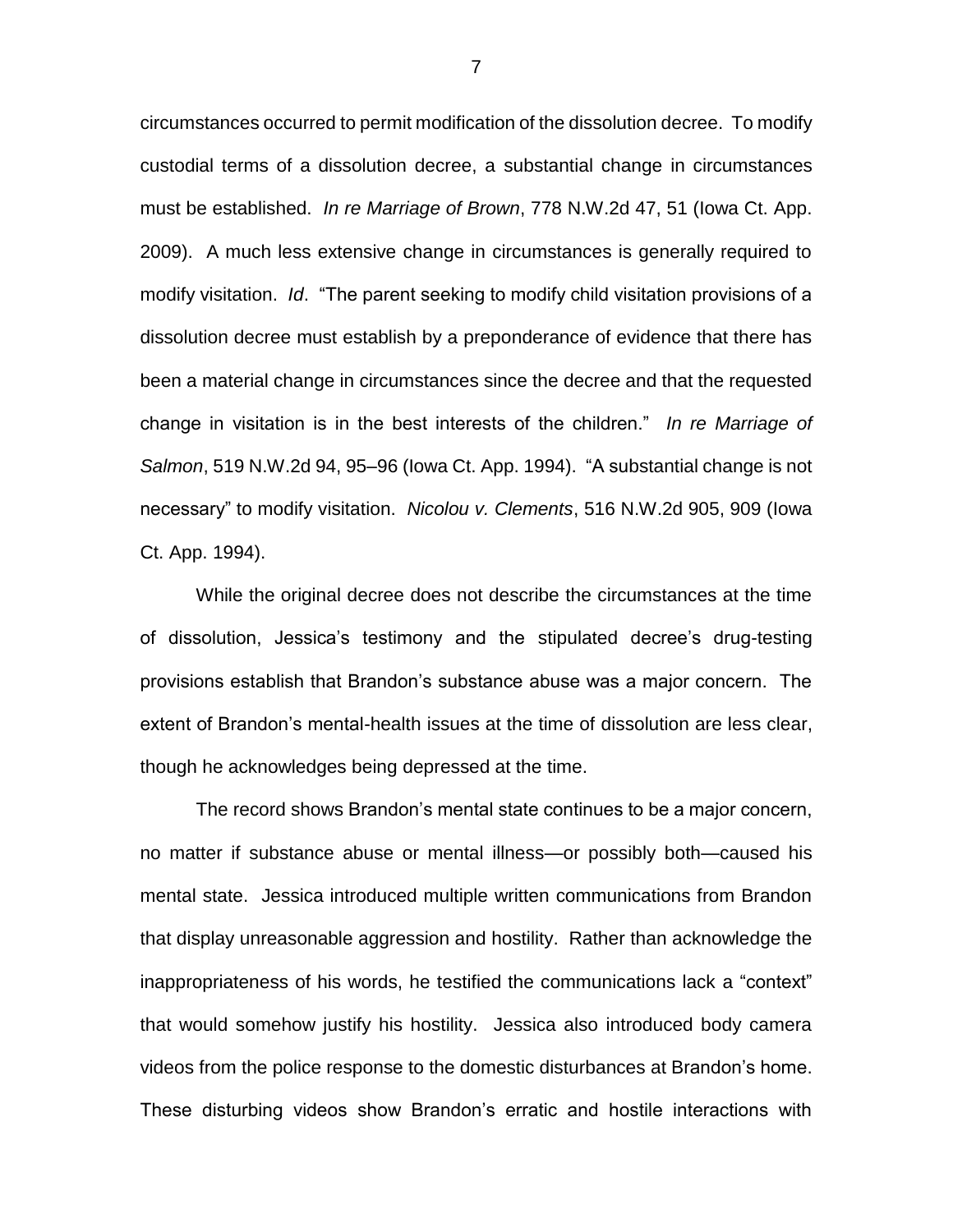police, including his claims he is the victim in the disturbances despite evidence to the contrary. Moreover, the district court observed Brandon's behavior firsthand and noted his behavior in the modification ruling:

[A]t trial, Brandon's behavior was erratic. He was disruptive as he sat with his counsel. Brandon was speaking so loudly to his counsel that it interrupted proceedings. Brandon was rocking back in forth in his chair, rolling his eyes, [waving] his arms, raising his hand, and making audible sounds of exasperation. The court warned Brandon about his behavior twice, and came down hard on him a third time. Brandon's interruptive behavior lessened, but it did not stop.

It appears to the court that Brandon is suffering from substance abuse or mental illness; perhaps both.

. . . .

(Footnotes omitted.) We place weight on the court's observations at trial. *In re Marriage of Heiar*, 954 N.W2d 464, 469 (Iowa Ct. App. 2020) ("The trial court has the advantage of listening to and observing the parties and witnesses and is in a better position to weigh the credibility of witnesses than the appellate court, which is limited to a written record.").

We see little evidence to support Brandon's claim that he "is in a much healthier place mentally and in regard to his substance abuse issues now than when the dissolution of marriage was entered." If anything, Brandon's mentalhealth and substance-abuse issues have increased over the past one or two years. Brandon has undergone no substance-abuse treatment. While he passed the occasional drug tests required by his pain management doctor, his refusal to submit to hair follicle testing raises suspicions. Those suspicions were confirmed when the district court ordered Brandon to undergo a hair follicle test with a longer window of detection, and the test was positive for cannabinoids. Brandon claims his pain management doctor recommended cannabinoids, but he does not have a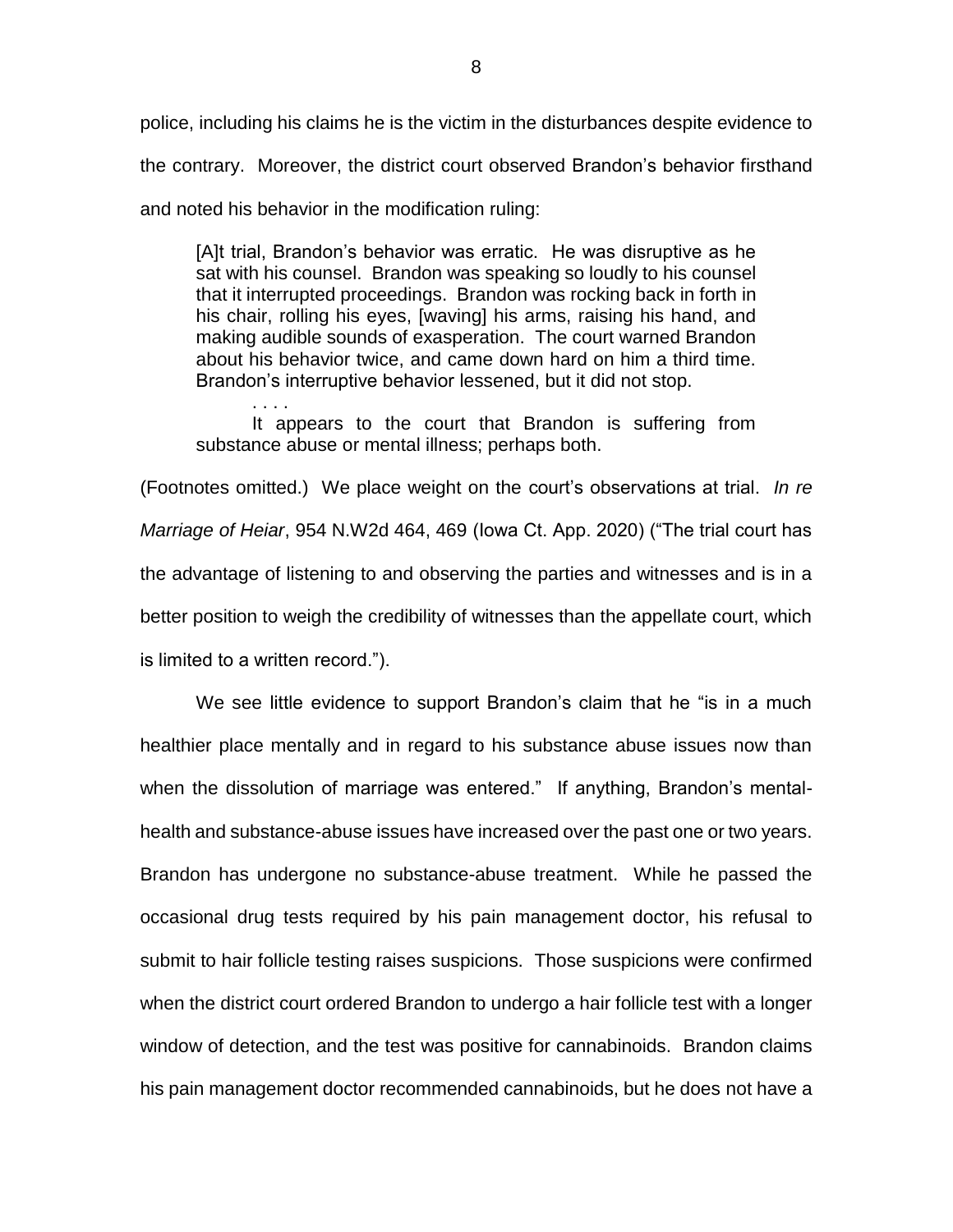prescription for such and an individual's use or possession of cannabinoids without a prescription remains illegal in Iowa. *See* Iowa Code § 124E.12 (2019). Furthermore, Brandon has not seen a mental-health therapist and has only treated his mental health through visits with a psychiatrist to manage his medications.

Due to the fact Brandon's mental health and substance abuse continue to be major concerns, and because Brandon has done little to treat these concerns, we do not find a change in circumstances that warrants modifying the dissolution decree to increase Brandon's visitation. 5 However, we do find by a preponderance of the evidence a material change in circumstances—specifically, Brandon's failure to improve his mental health as expected in the decree—to justify the district court's modifications to the terms of the decree regarding drug testing, disclosure of health records, and potential suspension of visitation. These modifications of current provisions of the decree—which include clarifications and extensions of the current provisions—are necessary to ensure the safety of the children. As explained below, we also find a substantial change in circumstances justifying modification of the health insurance provisions.

#### **A. Brandon's Visitation**

 $\overline{a}$ 

Brandon argues the district court should have granted him more visitation time. The modification ruling continued the visitation schedule from the decree, with Brandon having visitation on alternate weekends.

We agree with the district court that circumstances have not changed such that it is in the children's best interests to increase Brandon's visitation. The

9

<sup>&</sup>lt;sup>5</sup> If Brandon successfully addresses his mental-health and substance-abuse issues in the future, he may seek modification then.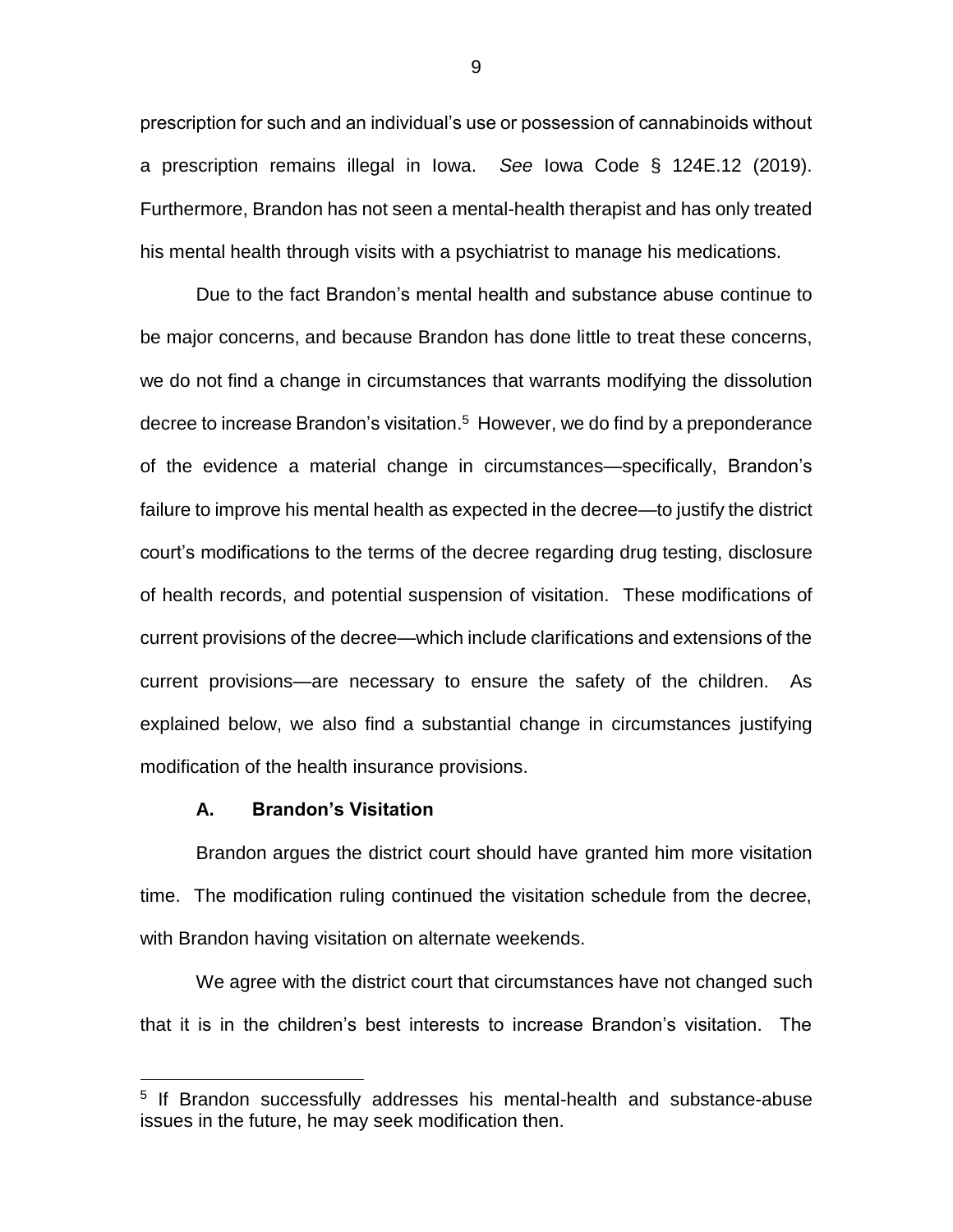children are thriving in Jessica's care, and testimony from the older child's therapists suggest more visitation with Brandon would be detrimental to the child.

As to Brandon's claim that, because he gets one overnight of visitation on alternating weekends, there is no reason he should not get a second night on those weekends, we make two observations. First, there is no standard visitation schedule, as each case is unique and visitation is set accordingly. *See Lamansky v. Lamansky*, 207 N.W.2d 768, 771 (Iowa 1973) ("There is no hard and fast rule by which matters of visitation may be arbitrarily settled. Each case involves different parental personalities as well as the individual characteristics of the child. Obviously, the interplay of these factors is never the same, and precedent is of little value in determining what is right in a particular case."); *In re Marriage of Sperry*, No. 03-1375, 2004 WL 793196, at \*3 (Iowa Ct. App. Apr. 14, 2004) ("Each family situation is unique, so that we evaluate the visitation provisions on a caseby-case basis."). Here, the parties agreed to the original visitation schedule to account for their unique circumstances—the uniqueness of which is created by Brandon's unmitigated issues. The evidence established those unique circumstances continue to exist, so no change is warranted.

The second observation is related. In modification-of-visitation proceedings, the modification court does not retry the issue of visitation and set a visitation schedule of its liking. Instead, it must stick with the original schedule unless a change in circumstances warranting modification is established. *See Nicolou*, 516 N.W.2d at 909 ("The [c]ourt cannot retry the issue of visitation but must find that there has been a . . . change in circumstances since the entry of the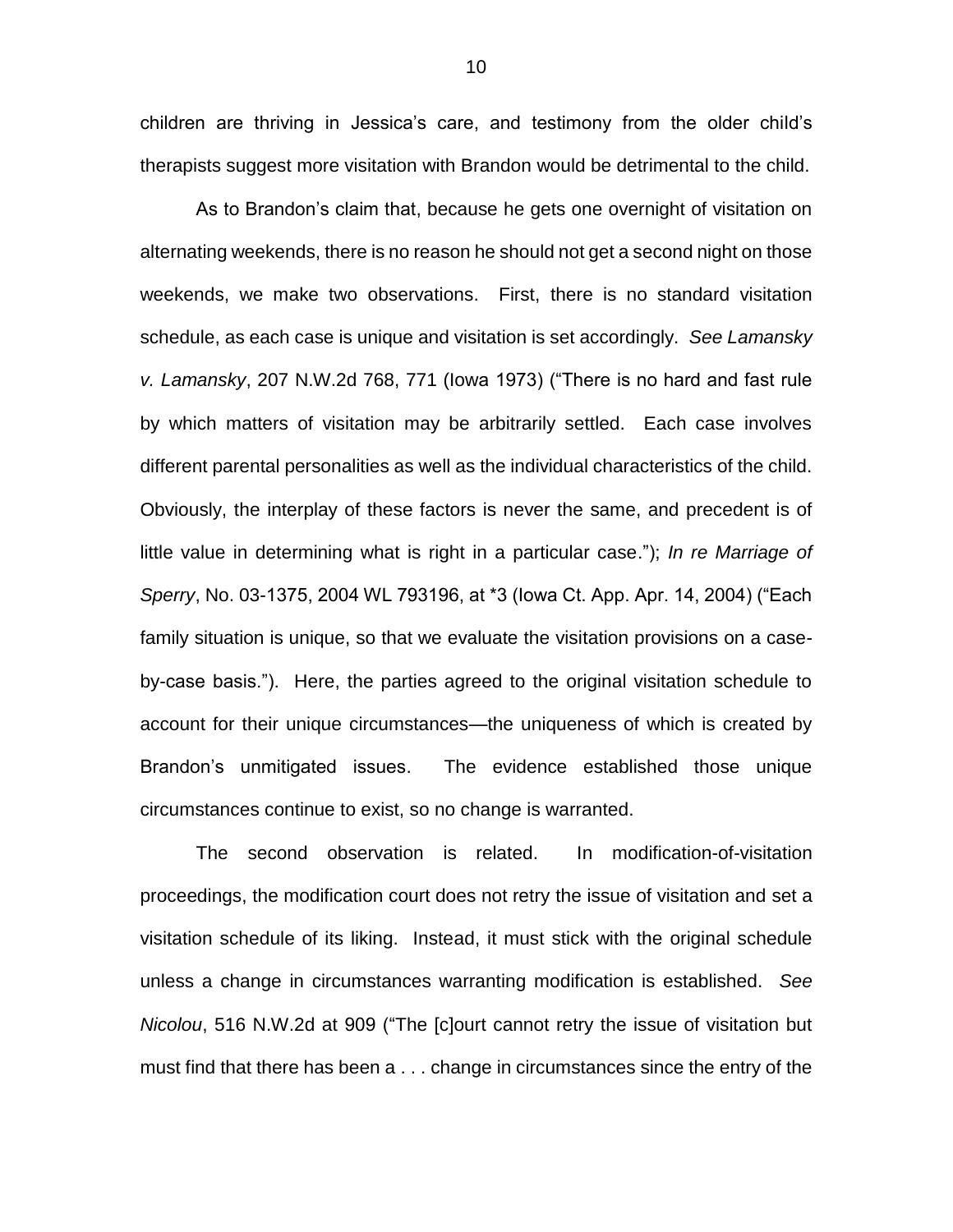original order to justify a change in visitation."). The evidence does not establish a need for a change.

For these reasons, we reject Brandon's request to increase his visitation from that ordered in the decree.

## **B. Children's Health Insurance**

The original decree designated Brandon as responsible for providing the children's health insurance. Brandon argues the district court should not have modified this provision to make Jessica responsible for providing the children's health insurance.

Provisions for children's health insurance are modifiable, as they are part of the award of child support. *See In re Marriage of Goodman*, 690 N.W.2d 279, 285 (Iowa 2004). Child support is modifiable upon a showing of a substantial change in circumstances. *In re Marriage of Mihm*, 842 N.W.2d 378, 381 (Iowa 2014) (citing Iowa Code section 598.21C). Both parties have changed jobs since entry of the decree. These job changes were not contemplated in the decree, and they present a change in circumstances sufficient to permit modification on the issue of the children's health insurance.

Both parties can obtain health insurance for the children through their current employers. Regardless of whose insurance is "better," Jessica's insurance is at least adequate. The evidence established Jessica's insurance is less expensive, even after considering a higher deductible. The evidence also established that Brandon uses his procurement of the health insurance to manipulate and control health care decisions for the children, one time delaying a needed surgery for one of the children. In designating Jessica as responsible for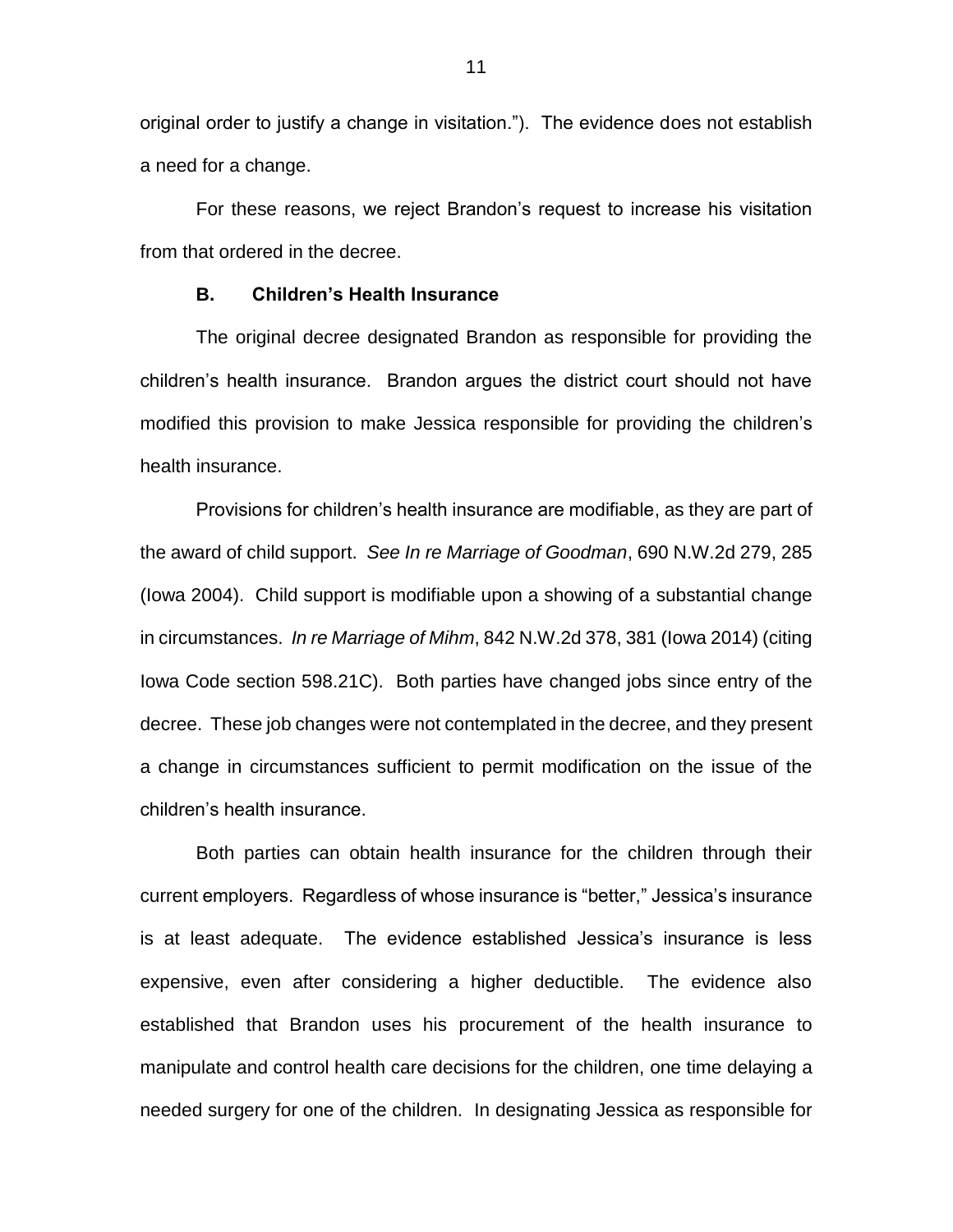the children's health insurance, the court noted "insurance is a source of conflict between the parties." We agree with the court that conflict is a major issue between the parties, exacerbated by the provision allowing Brandon to control the children's health insurance. This also presents a substantial change in the circumstances, and we agree "conflict will be lessened if Jessica provides insurance for the children." Therefore, we affirm the provision designating Jessica as responsible for providing the children's health insurance.

#### **C. Drug Testing and Mental-Health Reports**

The district court required Brandon to submit to monthly drug testing at Jessica's request and to allow Jessica to access those test results. The court also ordered Brandon to provide Jessica with quarterly reports from a mental-health care provider. Brandon argues the court should have terminated both requirements after he successfully provided one year of positive mental-health reports and negative drug tests.

Both the original decree and the modification ruling require Brandon to submit to drug testing once per month at Jessica's request, although the decree only permitted monthly drug testing for the three years following dissolution plus one more test during the fourth year. Both the decree and modification ruling require Brandon to allow Jessica to monitor his mental-health treatment. However, the decree allowed Jessica expansive access to Brandon's mental-health records for five years after dissolution. The modification ruling tightens this language to protect Brandon's privacy by only requiring Brandon to provide Jessica with limited access to Brandon's medical records and a quarterly conclusive report from a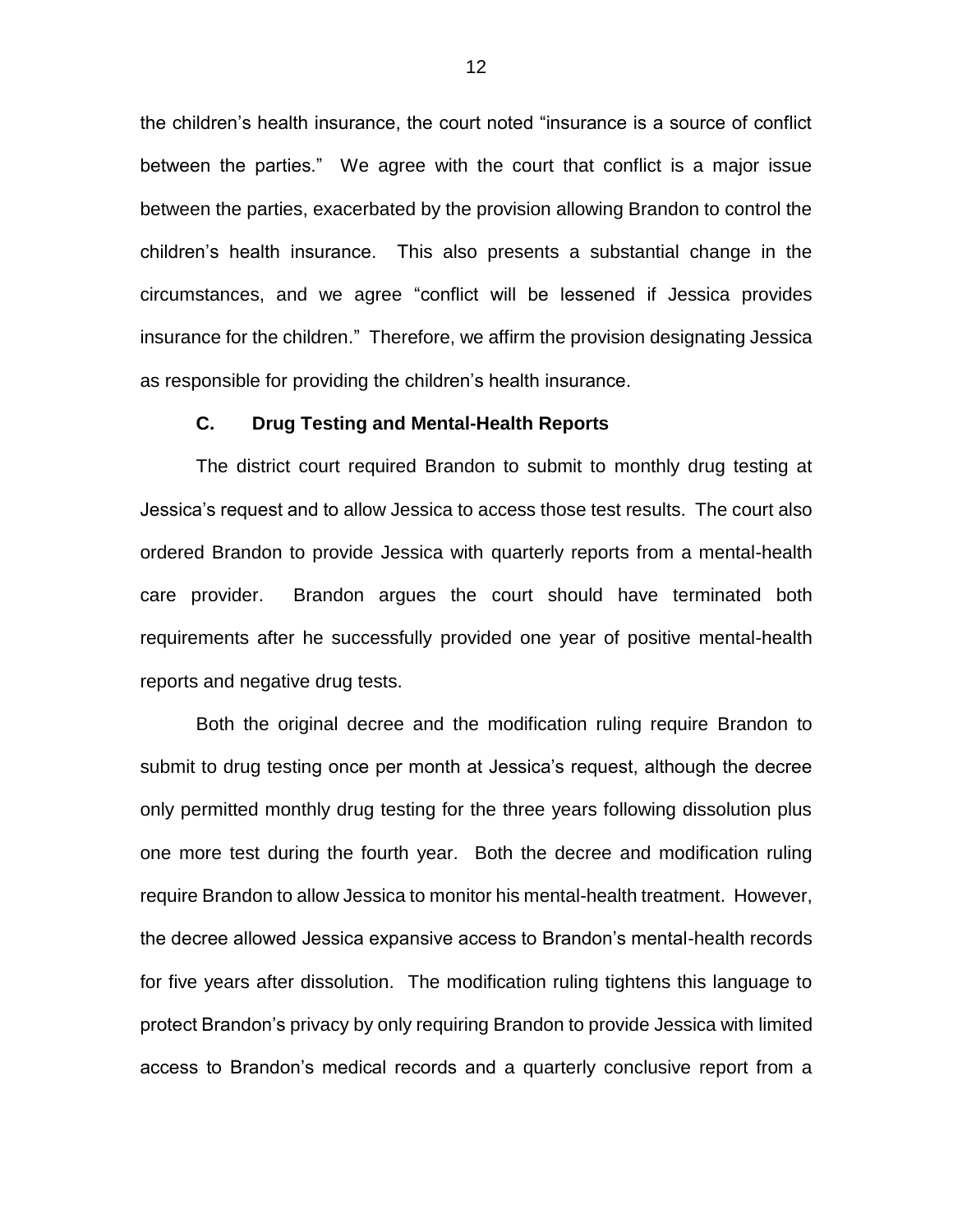mental-health professional.<sup>6</sup> Presumably, the decree provided a time limit for these requirements because it was expected Brandon would improve. Time has shown he has not. Therefore, it was appropriate to extend the time for these requirements, and the court's tweaks to the provisions were reasonable, in some respects benefiting Brandon.

Brandon contends the testing and reporting provisions are "punitive," but we see them as being in the children's best interests as they will help ensure the children are safe while Brandon exercises his visitation. Brandon now has a postdissolution track record of ongoing mental-health and substance-abuse issues. We see no indication Brandon will improve so significantly over the next several years such that ongoing mental-health and substance-abuse reporting will no

 $\overline{a}$  $6$  At oral arguments, Brandon's attorney questioned whether the district court tightened Jessica's access to his medical records. We think it did. The original decree required Brandon "to provide the appropriate releases to any treating psychiatrist and/or therapist and [Brandon's] pain clinic so that [Jessica] may obtain quarterly updates about [Brandon's] current prescribed medications, treatment plan, prognosis and opinions about [Brandon's] ability to interact with the children." The district court opined "Brandon should have some therapist patient confidentiality" to allow him to "seek help without Jessica having access to certain mental and substance abuse counselor-oriented professional records." To that end, the ruling required Brandon to provide quarterly mental-health reports regarding his fitness for visitation and:

releases/waivers to Jessica for any treating psychiatrist, physician, or other licensed medical provider who provides Brandon prescriptions for medication, or monitors Brandon's use of medication. The releases/waivers shall be broad enough so that Jessica can obtain from such medical providers information about medications prescribed to Brandon, and his compliance with the medical providers' directives regarding doses of that medication.

We read the court's ruling as allowing Jessica to access Brandon's medical records only to the extent necessary for Jessica to identify Brandon's medications and his compliance with taking the medications as prescribed. This in combination with the quarterly mental-health reports grants Brandon more privacy than the original decree, which also allowed Jessica to access Brandon's treatment plan and prognosis.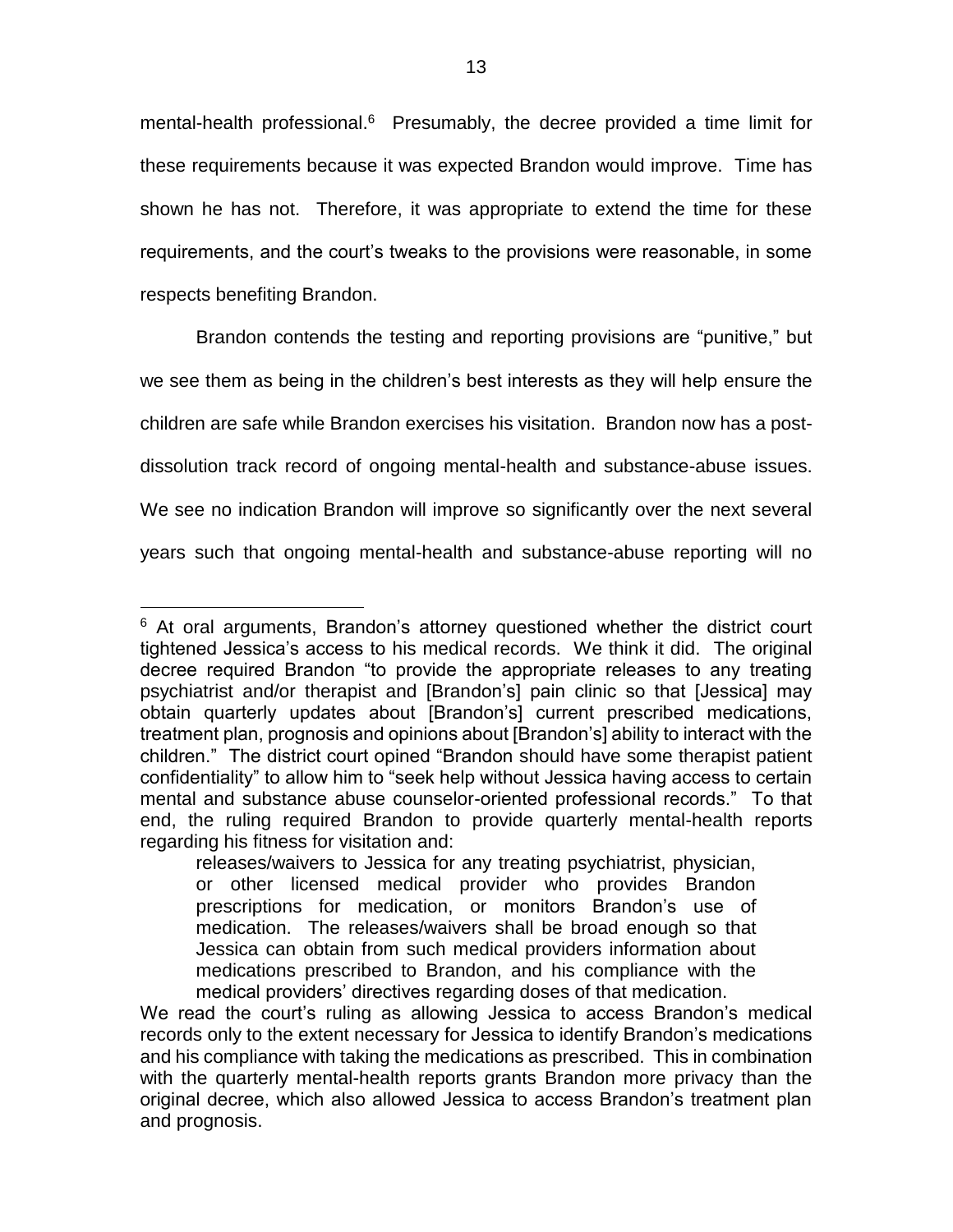longer be appropriate. Therefore, we affirm the language indefinitely requiring Brandon to submit to drug testing and provide mental-health reports. As mentioned, if Brandon shows ongoing improvement in the future, he can seek modification at that time.

### **D. Suspension of Brandon's Visitation**

Brandon argues the district court should have required Jessica to seek court approval before she may suspend his visitation for a failed drug test. The original decree incorporating the parties' agreement stated, "Any failed drug test will result in the immediate suspension of [Brandon's] parenting time until such time that [Brandon] is in compliance for a period of two months, at which time parenting time will be reinstated within the following two weeks." Similarly, the modification ruling states, "[I]f Brandon takes a hair follicle drug test that is positive, immediate suspension of his parenting time shall occur until such time that Brandon is complying with no drug use for a period of three months." The modification order largely extends and clarifies Jessica's ability to suspend Brandon's visitation as a result of a failed drug test. We disagree with Brandon characterizing this language as providing Jessica "the authority to unilaterally suspend Brandon's visitation." The modification order sets an objective, defined standard for when Jessica can suspend Brandon's visitation: "if Brandon takes a hair follicle drug test that is positive." Should Jessica suspend Brandon's visitation in the future, Jessica will merely be following the court's order to do so only for the prescribed period following a failed drug test. Jessica has no discretion to suspend Brandon's visitation upon a mere suspicion of drug use or other conduct without first obtaining court approval. This lack of discretion distinguishes the cases relied on by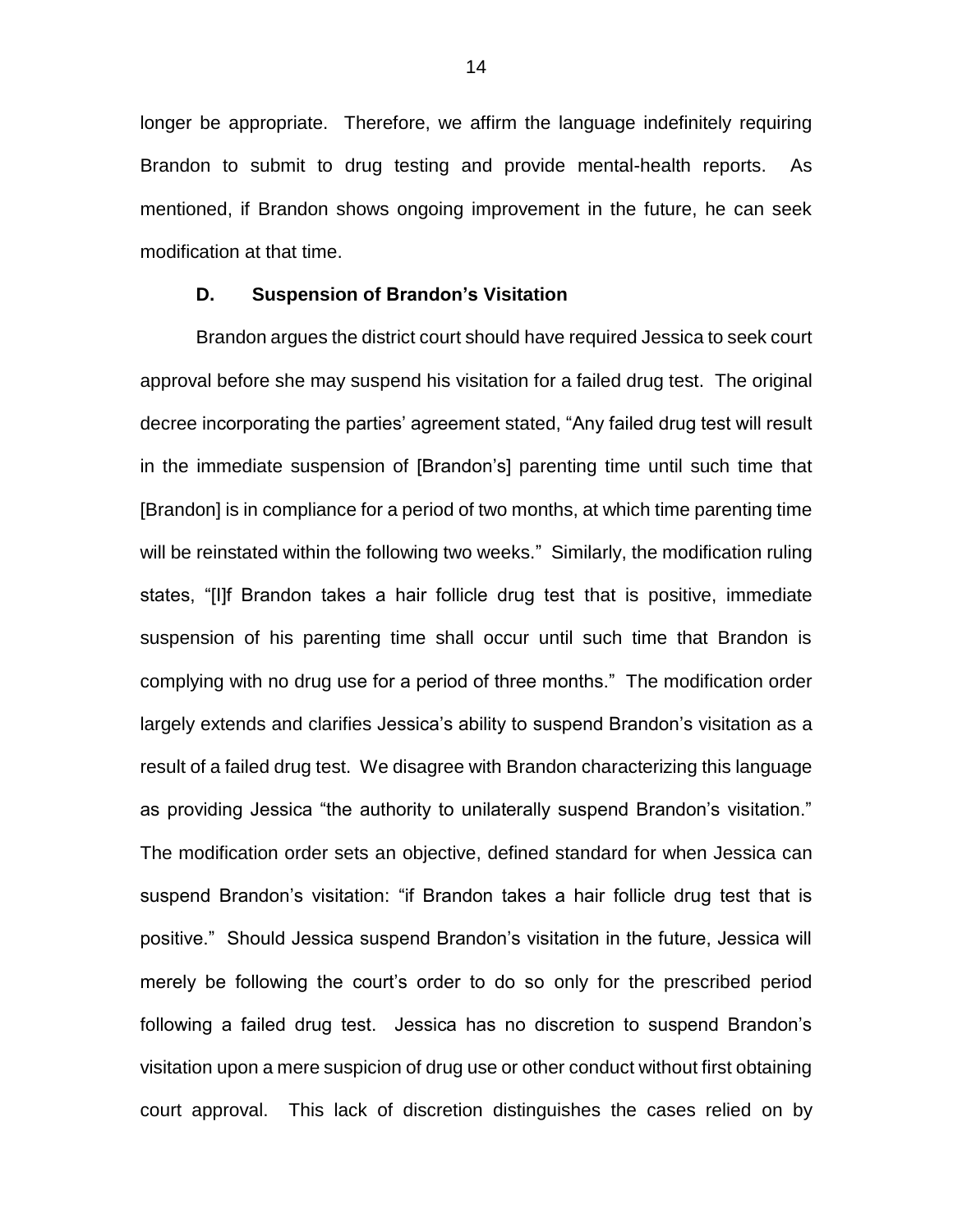Brandon. *See Lamansky*, 207 N.W.2d at 771–72 (requiring the district court to set terms of visitation rather than leaving it to the parties); *Willey v. Willey*, 115 N.W.2d 833, 838 (Iowa 1962) (prohibiting decree provision that gives one parent the discretion whether to allow visitation).

We note that since dissolution, Jessica has responsibly exercised the power to request drug testing and to suspend Brandon's visitation. She has not abused this power. Jessica only suspended Brandon's visitation without seeking court approval once, when Brandon failed the court-ordered drug test during this modification action. While Jessica arguably allowed this suspension to continue too long, the modification order now clearly explains when Brandon's visitation resumes after a failed drug test. We trust Jessica will keep acting responsibly and follow the modification ruling should Brandon fail a drug test in the future.

That said, the modification ruling increased the time of Brandon's suspended visitation upon a failed drug test from two months to three months. We see no justifiable reason to increase the suspension time following a positive drug test.

Based on these considerations, we affirm the language allowing Jessica to suspend Brandon's parenting time following a failed drug test without seeking court approval. However, we modify such language as follows: If Brandon takes a hair follicle drug test that is positive, immediate suspension of his parenting time shall occur until such time that Brandon is complying with no drug use for a period of two months. His parenting time shall be reinstated within two weeks of the second consecutive monthly negative test. Brandon remains responsible to pay for test costs for three months following a positive test.